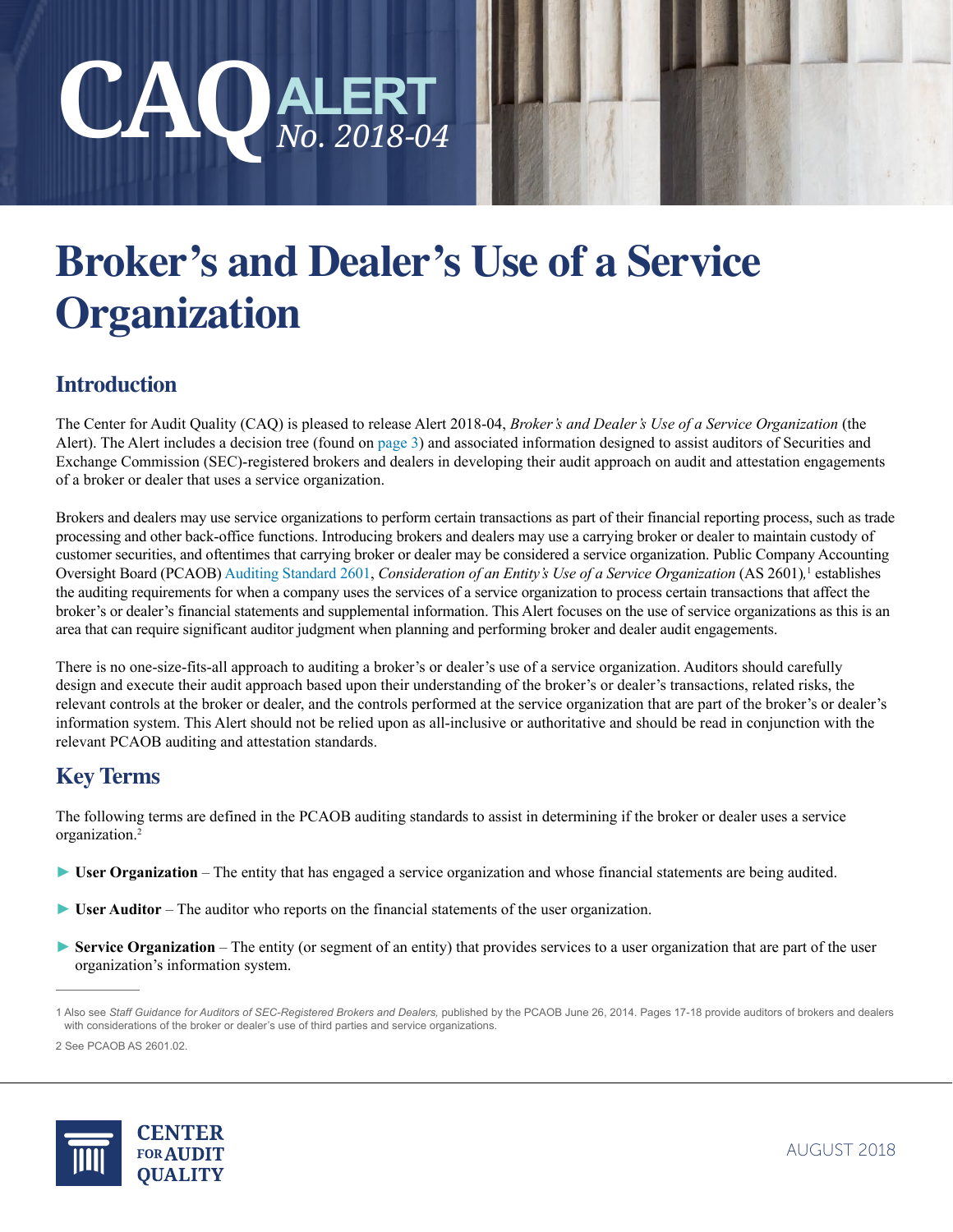- ► **Service Auditor** The auditor who reports on controls of a service organization that may be relevant to a user organization's internal control as it relates to an audit of financial statements.
- ► **Report on Controls Placed in Operation** A service auditor's report on a service organization's description of its controls that may be relevant to a user organization's internal control as it relates to an audit of financial statements, on whether such controls were suitably designed to achieve specified control objectives, and on whether they had been placed in operation as of a specific date.
- ► **Report on Controls Placed in Operation and Tests of Operating Effectiveness** A service auditor's report on a service organization's description of its controls that may be relevant to a user organization's internal control as it relates to an audit of financial statements, on whether such controls were suitably designed to achieve specified control objectives, on whether they had been placed in operation as of a specific date, and on whether the controls that were tested were operating with sufficient effectiveness to provide reasonable, but not

absolute, assurance that the related control objectives were achieved during the period specified.

The following is a key term used within the Alert:

► Key Reports Produced by the Service Organization – Reports or information produced by the service organization that is part of the broker's or dealer's information system ("key reports"). Key reports may be used by the broker or dealer in the execution of a control and/or may be used by the auditor in substantive testing and/or control testing.

The following terms are defined by the American Institute of CPAs (AICPA):<sup>3</sup>

- ► **System and Organization Controls (SOC)** is a suite of service offerings CPAs may provide in connection with system-level controls of a service organization or entity-level controls of other organizations.
- ► **SOC for Service Organizations: ICFR** is a report on controls at a service organization relevant to a user entities' internal control over financial reporting (ICFR), and are commonly referred to as SOC 1 reports. These reports are prepared in accordance with clarified attestation standard (AT-C) section 320, *Reporting on an Examination of Controls at a Service Organization Relevant to User Entities' Internal Control Over Financial Reporting*, are specifically intended to meet the needs of entities that use service organizations (user entities) and the CPAs that audit user entities' financial statements (user auditors), in evaluating the effect of the controls at the service organization on the user entities' financial statements.
- ► Subservice Organization<sup>4</sup> A service organization used by another service organization to perform some of the services provided to user entities that are likely to be relevant to those user entities' ICFR.

Use of SOC 1 reports is restricted to the management of the service organization, user entities, and user auditors.

PCAOB Attestation Standard 1, *Examination Engagements Regarding Compliance Reports of Brokers and Dealers* (AT 1), establishes the requirements that apply when an auditor is engaged to perform an examination of certain statements made by a broker or dealer in a compliance report prepared pursuant to SEC Rule 17a-5. Such requirements may include obtaining an understanding of internal control over compliance (ICOC). If the broker or dealer uses a service organization, the auditor may consider obtaining from the broker or dealer a SOC 1 report from the service organization. For example, carrying or clearing brokers and dealers may use a service organization for customer statement production and/or printing and mailing customer statements, which may be part of the broker's or dealer's ICOC.

<sup>3</sup> While PCAOB standards are applicable to the audits of SEC registered brokers and dealers, AICPA standards are the attestation standards followed by the service auditors when performing SOC engagements.

<sup>4</sup> AT-C Section 320.08, *Reporting on an Examination of Controls at a Service Organization Relevant to User Entities' Internal Control Over Financial Reporting.*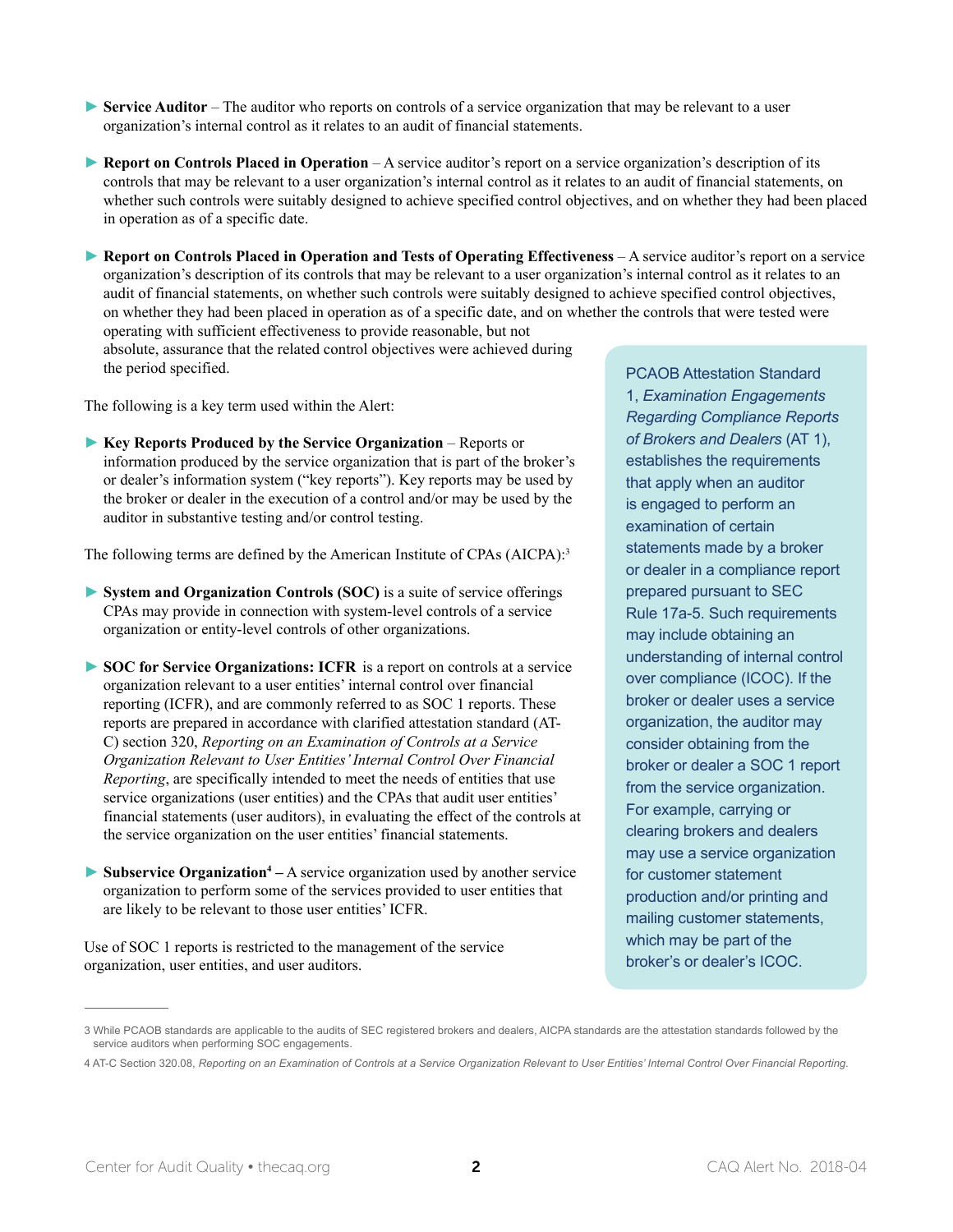## <span id="page-2-0"></span>**Use of a Service Organization Decision Tree**

The decision tree has been prepared to assist user auditors in applying the professional standards when obtaining a sufficient understanding of the broker's or dealer's use of a service organization, as well as designing auditing and attestation procedures that address the broker's or dealer's use of a service organization. The decision points are grounded in the PCAOB auditing standards. The decision tree notes should be read in conjunction with the decision tree and relevant auditing and attestation standards.

#### **Decision Tree**

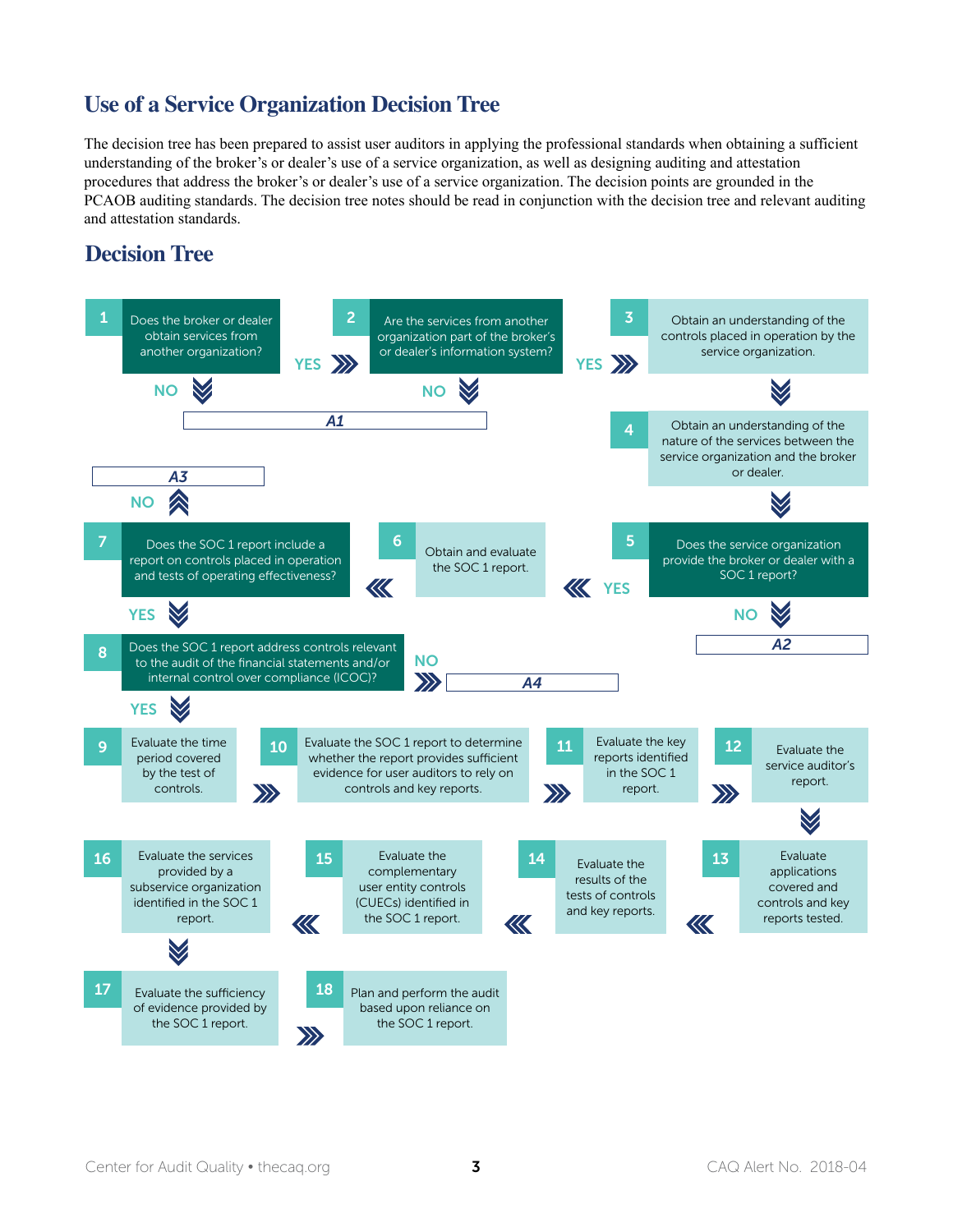## **Decision Tree Notes**

We have highlighted certain relevant PCAOB auditing requirements related to each of the decision points in the decision tree.

- 1 **Does the broker or dealer obtain services from another organization?**  As noted above, AS 2601.02 defines the term *service organization* as an entity (or segment of an entity) that provides services to a user organization that are part of the user organization's information system.
- 2 **Are the services from another organization part of the broker's or dealer's information system?**  AS 2601.03 states that, a service organization's services are part of an entity's information system if they affect any of the following:
	- ► The classes of transactions in the entity's operations that are significant to the entity's financial statements
	- ► The procedures, both automated and manual, by which the entity's transactions are initiated, recorded, processed, and reported from their occurrence to their inclusion in the financial statements
	- ► The related accounting records, whether electronic or manual, supporting information, and specific accounts in the entity's financial statements involved in initiating, recording, processing and reporting the entity's transactions
	- ► How the entity's information system captures other events and conditions that are significant to the financial statements
	- ► The financial reporting process used to prepare the entity's financial statements, including significant accounting estimates and disclosures
- *A1 The broker or dealer does not obtain services from another organization, and/or the broker or dealer does not obtain services from another organization that are part of the broker or dealer's information system. As a result, this decision tree would not be applicable. The rest of the decision tree would not apply.*
- **3** Obtain an understanding of the controls placed in operation by the service organization. PCAOB Auditing Standard 2110, *Identifying and Assessing Risks of Material Misstatement* (AS 2110), states that an auditor should obtain an understanding of each of the five components of the entity's internal control sufficient to plan the audit. AS 2601.07 also states that this understanding may encompass controls placed in operation by the entity and by service organizations whose services are part of the entity's information system. See AS 2601.06-.10 when obtaining an understanding of the controls placed in operation by the service organization.
- 4 **Obtain an understanding of the nature of the services between the service organization and the broker or dealer.** – AS 2601.09 states that information about the nature of the services provided by a service organization that are part of the user organization's information system— and the service organization's controls over those services may be available from a wide variety of sources, such as user manuals, system overviews, technical manuals, the contract between the user organization and the service organization, and reports by service auditors, internal auditors, or regulatory authorities on the service organization's controls. AS 2601.38 provides a sample report on controls placed in operation at a service organization. The sample report illustrates that the report is restricted to only be used by management of the service organization, its customers, and the independent auditors of its customers. As part of obtaining an understanding of the relationship between the service organization and the broker or dealer, the auditor should consider if they are an intended user of the report.
- <sup>5</sup> **Does the service organization provide the broker or dealer with a SOC 1 Report?** AS 2601.12 states that a service auditor's report on controls placed in operation at the service organization should be helpful in providing a sufficient understanding to the user auditor to plan the audit of the user organization. Such a report, however, is not intended to provide any evidence of the operating effectiveness of the relevant controls.
- *A2 The service organization does not provide the broker or dealer with a SOC 1 report or the broker-dealer is not an intended user. Additional considerations not contemplated in this decision tree will be necessary. The user auditor*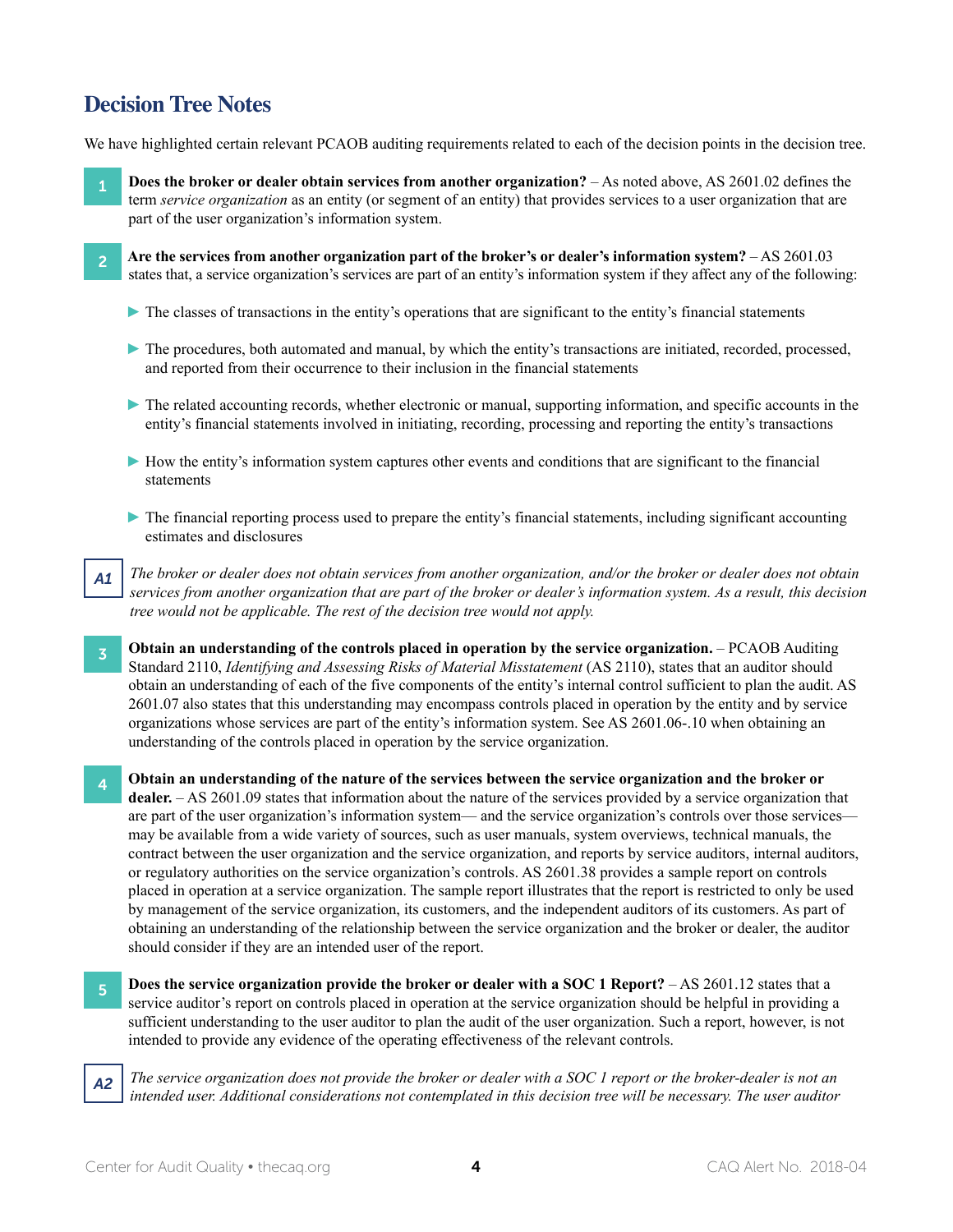*should determine how they will obtain a sufficient understanding of the controls occurring at the service organization as part of planning and performing their audit and attestation engagement.*

- **6** Obtain and evaluate the SOC 1 report. AS 2601.18-.21 provides considerations in using a service auditor's report. One such consideration, among others, is that the user auditor should make inquiries concerning the service auditor's professional reputation. Paragraph .10a of Auditing Standard 1205, *Part of the Audit Performed by Other Independent Auditors* (AS 1205), provides appropriate sources of information concerning the professional reputation of the service auditor.
	- 7 **Does the SOC 1 report include a report on controls placed in operation and tests of operating effectiveness?** A SOC 1 type 2 report is a report on the fairness of the presentation of management's description of the service organization's system and the suitability of the design and operating effectiveness of the controls to achieve the related control objectives included in the description throughout a specified period. Such a report may be useful in providing the user auditor with an understanding of the controls necessary to plan the audit and may also provide the user auditor with a basis for reducing his or her assessments of control risk below the maximum. See AS 2601.24b.
- *A3 Additional considerations not contemplated in this decision tree will be necessary. A Type 1, SOC 1 report does not provide evidence of the effectiveness of controls and therefore can only be used to assist in performing risk assessment and planning procedures.*
- 8 Does the SOC 1 report address controls relevant to the audit of the financial statements and/or internal control **over compliance (ICOC)?** – AS 2601.14 states that the user auditor may find that controls relevant to assessing control risk below the maximum for particular assertions are applied only at the service organization. If the user auditor plans to assess control risk below the maximum for those assertions, he or she should evaluate the operating effectiveness of those controls by obtaining a service auditor's report that describes the results of the service auditor's tests of those controls<sup>5</sup> or by performing tests of controls at the service organization. If the user auditor decides to use a service auditor's report, the user auditor should consider the extent of the evidence provided by the report about the effectiveness of controls intended to prevent or detect material misstatements in the particular assertions. The user auditor remains responsible for evaluating the evidence presented by the service auditor and determining its effect on the assessment of control risk at the user organization.
- *A4 Additional considerations not contemplated in this decision tree will be necessary. If the SOC 1 report does not address controls relevant to the audit of the financial statements and supplemental information and/or internal control over compliance (ICOC) then the SOC 1 should only be used to assist in performing risk assessment and planning procedures.*
- **Evaluate the time period covered by the test of controls.** AS 2601.16 states that for those tests of controls and results that are relevant, a user auditor should consider whether the nature, timing, and extent of such tests of controls and results provide appropriate evidence about the effectiveness of the controls to support the user auditor's assessed level of control risk. In evaluating these factors, user auditors should also keep in mind that, for certain assumptions, the shorter the period covered by a specific test and the longer the time elapsed since the performance of the test, the less support for control risk reduction the test may provide. While Auditing Standard 2201, *An Audit of Internal Control Over Financial Reporting That Is Integrated with An Audit of Financial Statements* (AS 2201) applies to audits of internal control over financial reporting, there are concepts described in this standard that may be helpful when auditors of brokers or dealers plan and perform tests of internal control for brokers or dealers financial statement audits and attestation engagements. Paragraph B21 of AS 2201 provides that if a service auditor's report on controls placed in operation and tests of operating effectiveness is available, the auditor may evaluate whether this report provides sufficient evidence to support his or her opinion. The auditor should assess, among other factors, the time period covered by the tests of controls. Paragraph B24 describes what auditors are required to do when a significant period of time has elapsed between the time period covered by the tests of controls in the service auditor's report and the period under audit.

<sup>5</sup> That is, a report on controls placed in operation and tests of operating effectiveness, or an agreed-upon procedures report.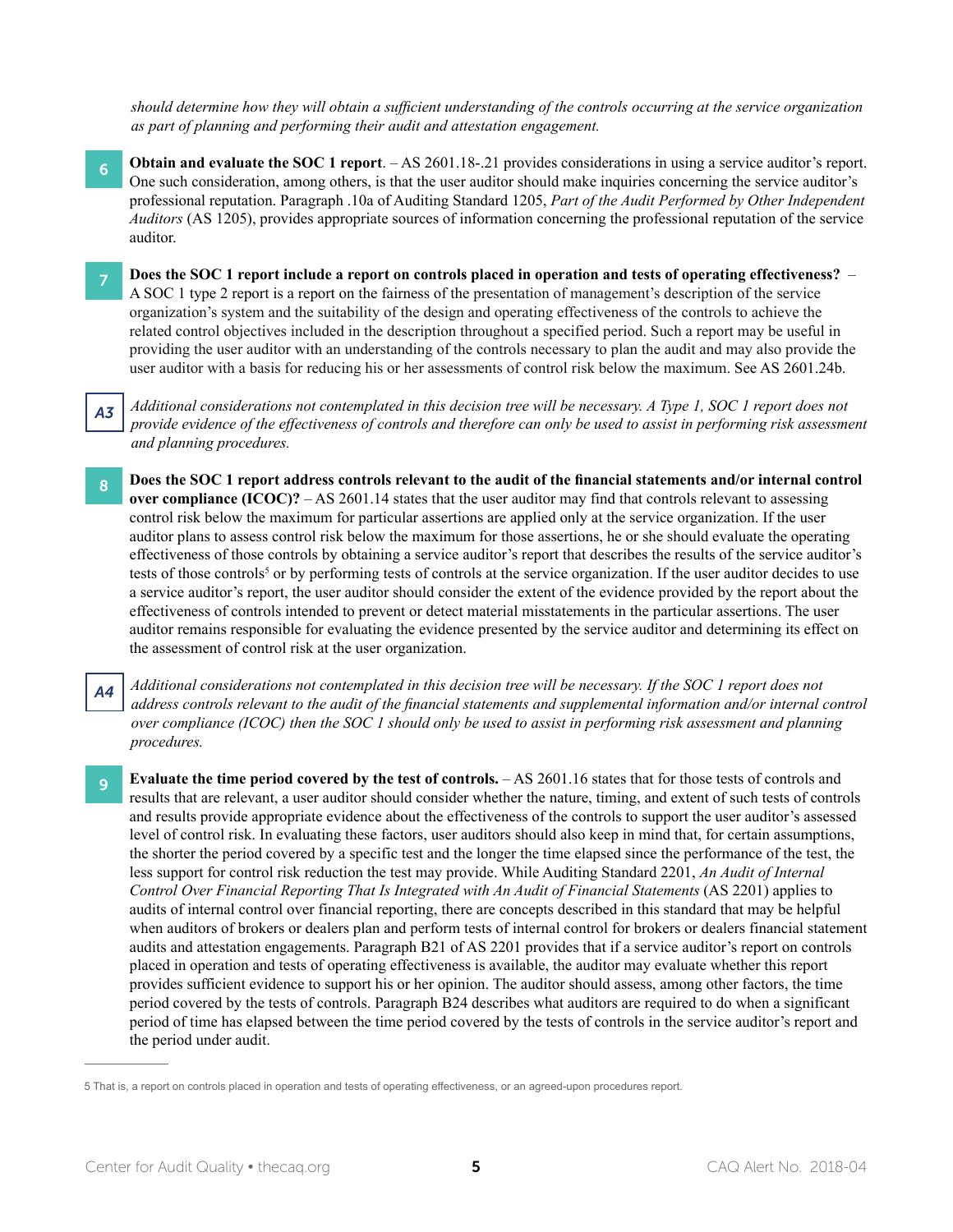- 10 Evaluate the SOC 1 report to determine whether the report provides sufficient evidence for the user auditors to **rely on controls and key reports.** – AS 2601.16 notes that because the service auditor's report may be intended to satisfy the needs of several different user auditors, a user auditor should determine whether the specific tests of controls and results in the service auditor's report are relevant to the assertions that are significant in the user organization's financial statements. For those tests of controls and results that are relevant, a user auditor should consider whether the nature, timing, and extent of such tests of controls and results provide appropriate evidence about the effectiveness of the controls to support the auditor's assessed level of control risk.
- <sup>11</sup> **Evaluate the key reports identified in the SOC <sup>1</sup> report. –** When using key reports, Auditing Standard 1105, *Audit Evidence* (AS 1105) requires the auditor to, among other things, evaluate whether the information is sufficient and appropriate for purposes of the audit by performing procedures to: test the accuracy and completeness of the information,<sup>6</sup> or test controls over the accuracy and completeness of that information. Key reports that are used by the auditor in either controls, substantive test work, or as part of ICOC testing should be specifically identified in the SOC 1 report in order for the auditor to be able to rely on the completeness and accuracy of information in those key reports. There are times where the key reports are not specifically listed in the SOC 1 report and this can be problematic from an auditor reliance perspective. If the auditor plans to use the SOC 1 report of a service auditor rather than perform his or her own procedures regarding information or controls of the service organization, the auditor should comply with the applicable requirements in PCAOB standards for using service auditor's reports.<sup>7</sup> In the absence of a service auditor's report, the auditor should perform his or her own procedures to obtain the necessary evidence.<sup>8</sup>
- **Evaluate the service auditor's report.** User auditors should evaluate the SOC 1 report to determine if the service auditor's report contains a qualification. To the extent the service auditor's report contains a qualification, the user auditor should consider the impact of the qualification on applications and controls relevant to the auditor's assessed level of control risk. See AS 2601.16.
- **13 Evaluate applications covered and controls and key reports tested.** User auditors should evaluate the SOC 1 report to determine if the applications and controls covered by the SOC 1 report are relevant to assessing control risk below the maximum. See AS 2601.14-.16 and AS 2201.B21.
- **14 Evaluate the results of the tests of controls and key reports.** User auditors should evaluate the SOC 1 report to consider the extent of evidence provided by the service auditor's report about the effectiveness of controls intended to prevent or detect material misstatements in the financial statements (or non-compliance with respect to specific financial responsibility rules) in particular assertions. See AS 2601.14-.16 and AS 2201.B21.
- <sup>15</sup> **Evaluate Complementary User Entity Controls (CUECs) identified in the SOC <sup>1</sup> report.** If the user auditor determines that it will use the SOC 1 report as audit evidence, the user auditor should evaluate the SOC 1 report to determine if the service auditor has identified CUECs that the service organization assumes in the design of its service are implemented by user entities, and which are necessary to achieve control objectives identified in the SOC 1 report. For those CUECs that are necessary to achieve the control objectives identified in the SOC 1 report that the user auditor deems relevant to the audit of the financial statements and/or ICOC, the user auditor should consider whether the broker or dealer has designed and implemented controls that address the CUECs and, if relying on these controls, that they were operating effectively throughout the period.
- 16 **Evaluate services provided by a subservice organization identified in the SOC 1 report.** User auditors should evaluate the SOC 1 report to determine if there are services provided by a subservice organization that are relevant and significant to the audit of the broker's or dealer's financial statements. If there are controls relevant and significant to the audit of the broker's or dealer's financial statements occurring at the subservice organization, the user auditor

- 7 See *Staff Guidance for Auditors of SEC-Registered Brokers and Dealers,* page 18, published by the PCAOB June 26, 2014. Also see PCAOB AS 2601.11-20.
- 8 See Staff Guidance for Auditors of SEC-Registered Brokers and Dealers, page 18, published by the PCAOB June 26, 2014. Also see PCAOB AS 2601.14-15.

<sup>6</sup> Note when a key report produced by the service organization is used in the execution of a control that is part of ICOC, the auditor can only test controls to obtain sufficient appropriate audit evidence over the completeness and accuracy of the key reports.